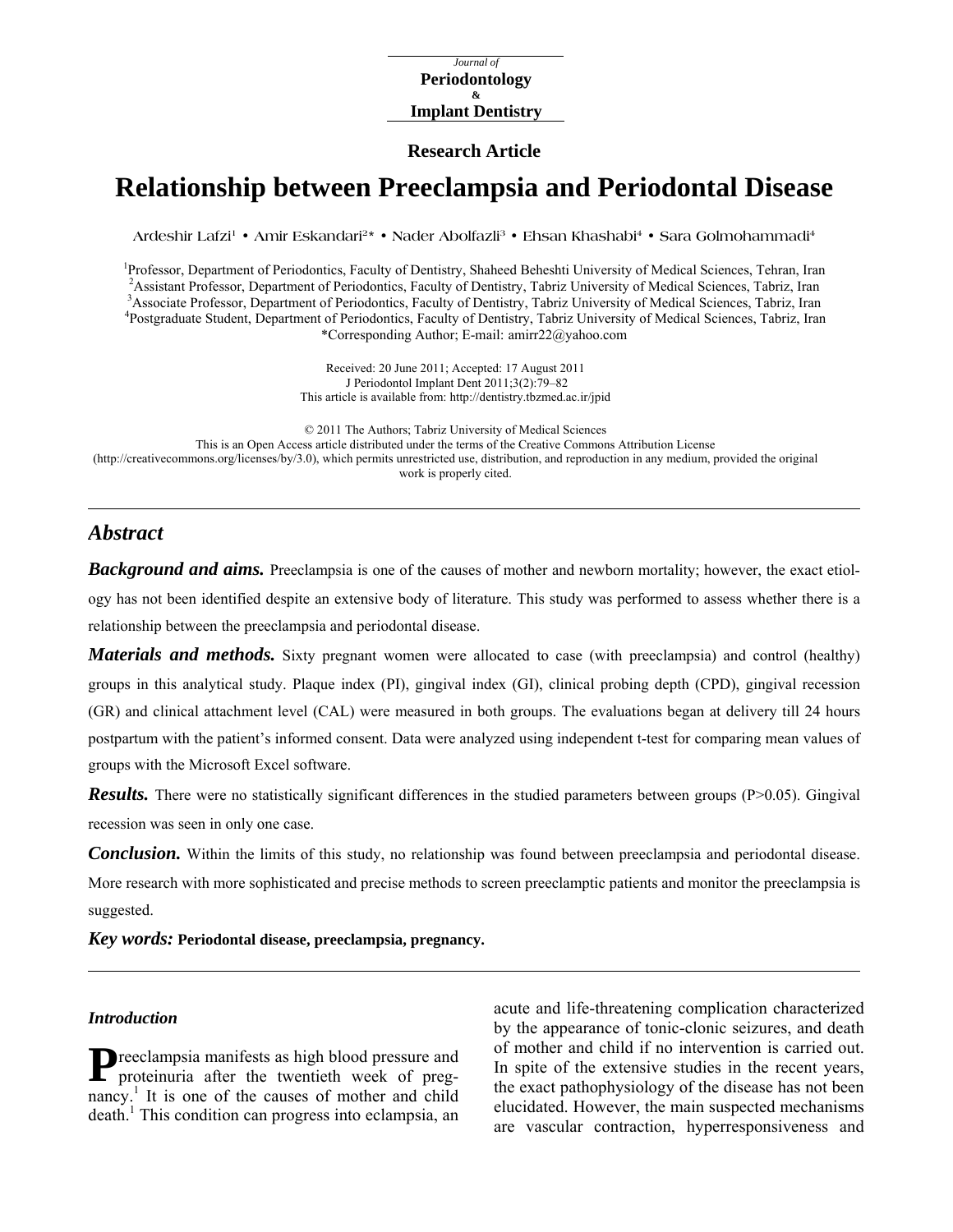endothelial cell dysfunction.<sup>2</sup>

One of the proposed mechanisms for the endothelial dysfunction is the presence of a vascular inflammatory state with a production of  $TNF-\alpha$  and interleukins in the pregnant mother that can participate in an oxidation process. Based on this hypothesis, free oxygen radicals may cause self-propagating lipid peroxidases and toxic radicals resulting in endothelial cell damage.<sup>3</sup> The damage will produce nitric oxide from endothelial cells that will imbalance the ratio of prostaglandins. On the other side, the microvascular system is provoked and the permeability of the capillaries is increased.<sup>4</sup> Also the production of lipid-rich macrophages will increase, which is characteristic of atherosis.<sup>5</sup> Acute atherosis of placenta in preeclampsia has pathological and clinical manifestations similar to atherosclerosis. Other features include localized endothelial damage and fibrinoid necrosis in the arterial wall along with mononuclear cell and lipid-rich macrophages in the perivascular space. There is evidence indicating that a relationship may exist between chronic infectious diseases such as periodontitis and atherosclerosis.<sup>6</sup> Moreover, there are similarities in the pathophysiology of atherosclerosis and preeclampsia, and even atherosclerotic plaques have been identified in patients with preeclampsia, that all suggest that the periodontal disease might be a risk factor for preeclampsia.<sup>7</sup>

Although some studies have confirmed this relationship, 4-8 there is controversy regarding the findings. The aim of the present study was to investigate the probable relationship between preeclampsia and maternal periodontal disease.

## *Materials and Methods*

The case group consisted of thirty pregnant women with preeclampsia who had been referred to the Obstetrics and Gynecology Section, Al-Zahra Hospital, Tabriz, Iran. Thirty healthy pregnant patients in the same setting were randomly selected from a pool of healthy pregnant women and formed the control group. The inclusion criteria for the pregnant women were (1) first pregnancy, (2) age range of 20-30, (3) no systemic disease affecting the periodontal health, (4) no smoking, and (5) no indication for antibiotic prophylaxis.

The groups were matched for variables including age, socioeconomic status, gestational age, and body mass index (BMI). Preeclampsia was determined by presence of proteinuria, and high maternal blood pressure, that is,  $> 140$  mm Hg for systolic pressure and > 90 mm Hg diastolic pressure in women who had normal blood pressure prior to the twentieth week of pregnancy. Proteinuria was defined as the depletion of more than 0.3 g of protein in a 24-hour gathered urine sample or two random urine specimens obtained at least 4 hours apart demonstrating  $\geq$ 1+ by dipstick testing or measured as  $> 30$  mg/dL protein. Cases of periodontitis were defined as the presence of 1 or more periodontal sites with both a loss of tissue attachment of 3 mm or more and a probing depth of 3 mm or more.

The evaluations were performed from partum till 24 hours postpartum, all after obtaining informed consents. Periodontal examinations were performed with a William's periodontal probe and a headlight in the Obstetrics and Gynecology Section. Plaque index (PI), gingival index (GI), clinical probing depth (CPD), gingival recession (GR) and clinical attachment level (CAL) were measured in 6 locations of Ramfjord teeth. PI and GI were examined according to Löe and Silness. $9,10$  GR was measured from CEJ to the gingival margin. In patients with no recession and a gingival margin coronal to CEJ, the CAL was measured as distance between CEJ and bottom of the pocket. In cases with little recession and gingival margin along the CEJ, the CAL was the same as CPD. In cases with recession, the CAL was calculated by sum of GR and CPD. CPD was defined as the distance from the gingival margin to the bottom of the pocket. All numbers were rounded to the nearest millimeters. An average of all locations readings constituted each tooth's record and the average of the records of all Ramfjord teeth resulted in the patient's score for each parameter.

The data were analyzed using Microsoft Excel. Initially, *f*-test was utilized to examine the variance homogeneity. Subsequently, *t*-test was performed to compare the mean scores of case and control groups. A 5% significance level was used.

## *Results*

The patients in the case and control group had an average age of  $24.5 \pm 2.6$  and  $21.5 \pm 2.1$  years, respectively.

The results of the periodontal assessments are shown in Table 1. The mean scores of PI, GI and CPD did not show any statistically significant differences between case and control groups. Although the mean CAL score in the case group was higher compared to the control group, the difference did not reach statistical significance ( $P = 0.057$ ).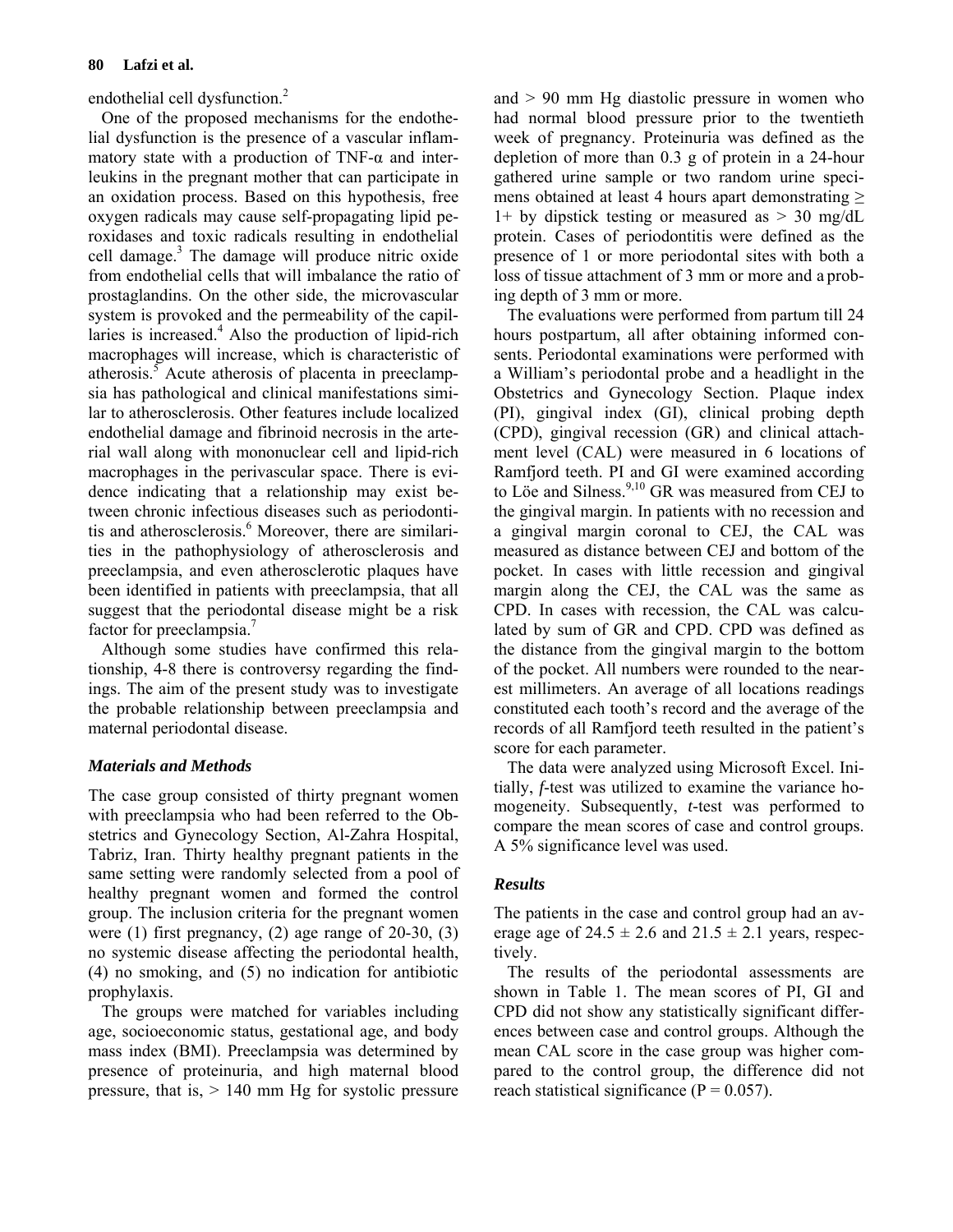**Table 1. The association between case and control groups with periodontal parameters** 

|            | $Mean \pm SE$   |                 |                |
|------------|-----------------|-----------------|----------------|
| Parameter  | Case            | Control         | <b>P</b> value |
| PI         | $1.09 \pm 0.28$ | $1.08 \pm 0.29$ | 0.918          |
| GІ         | $1.46 \pm 0.33$ | $1.40 \pm 0.26$ | 0.436          |
| <b>CPD</b> | $2.49 \pm 0.44$ | $2.36 \pm 0.34$ | 0.217          |
| CAL.       | $1.60 \pm 0.54$ | $1.37 \pm 0.33$ | 0.057          |

PI: Plaque index; GI: gingival index; CPD: clinical probing depth (mm); CAL: clinical attachment level (mm).

GR was observed only in one case and, therefore, no statistical analysis was performed for this parameter.

#### *Discussion*

The results of this case-control study did not demonstrate a relationship between preeclampsia and periodontal disease. In the present study, there were no statistically significant differences in GI and PI between groups ( $P > 0.05$ ). Our finding regarding PI concurs with other studies.<sup>2,8,11-13</sup> Although the GI values obtained in this study are consistent with those of other studies,  $^{2, 13}$  Canakci et al,  $^{12}$  in contrast, found that the preeclamptic patients had higher percentage of areas with bleeding on probing (BOP) compared to the healthy peers. When interpreting BOP and GI findings, the mild increase in systemic inflammation during normal pregnancy should be considered, which is more prominent in the preeclamptic patients.14 There are theories that blame the periodontal disease for both initiating and aggravating the preeclampsia;15,16 however, the increase in BOP and GI parameters in the preeclapmtic patients might be due to the increased inflammation, and the periodontal inflammation per se may not be the etiological factor for preeclampsia. In fact, preeclampsia has been suspected for its possible co-induction of periodontal  $\hat{d}$ isease.<sup>17</sup>

There was no significant difference in CPD between groups ( $P = 0.22$ ). Although our CPD results agree with Khader et al, $^{13}$  they contradict other studies.2,12,18-20 One study demonstrated a significant difference in CPD between case and control groups.<sup>19</sup> In the latter study, mother's age, ethnicity, smoking during pregnancy, and age at pregnancy were evaluated and results were analyzed independent from these variables. Oettinger-Barak et al<sup>2</sup> also showed a significant difference in CPD between case and control groups.

In another study, the difference in CPD values was again significant.<sup>20</sup> These results were independent from the age, educational level, smoking during

pregnancy, alcohol consumption, and high blood pressure. Cota et  $al^{20}$  did, however, advocate caution in linking between preeclampsia and the periodontal disease as both have multi-factorial etiology and are influenced by many factors.

In the present study, CAL values were not statistically different between the studied groups. In a previous study, however, a significant difference in CAL was observed in preeclampsia.<sup>2</sup> The same study showed a correlation between serum cytokine level and preeclampsia pathogenesis. Other studies have also shown significant differences in CAL between case and control groups,  $11,12,18,20$  while another study failed to show such statistical significance in sites with CAL  $\geq$  3 mm, which is consistent with the present study.<sup>13</sup>

In this study, the parameters that were used to match the groups in previous studies have been employed. However, there is no study (including the present research) to consider all inclusion or exclusion criteria cited in the literature. For example, serum lipid profile was not adjusted in group matching in our study as was done by Canakci et al.<sup>12</sup> Other suspected factor is sample size. Boggess et  $al<sup>19</sup>$  and Canakci et al<sup>12</sup> used a sample size of 39 and 41 preeclamptic patients, respectively, and found a statistically significant difference in CAL between groups. On the other hand, Khader et al<sup>13</sup> included 115 preeclamptic patients in their study and did not find a statistically significant difference in CAL between the studied groups. The CAL finding along with the heterogeneity that has been seen in periodontopathogens identification might be due to the patient susceptibility to diseases and genetic issues similar to what happens in the periodontal conditions. In other words, either periodontal or uteroplacental reaction is prone to biological diversity among different individuals. CAL may be an endpoint parameter showing the history of periodontal destruction and not necessarily the present destructive profile. Finding marked differences in the periodontal inflammatory parameters as it was shown in some studies may not end in concluding that inflammation is enough for causing preeclampsia, $^{12}$  since it has been shown that preeclampsia might be the result of even subclinical inflammation. $21$ 

Further studies on the subject with bigger sample size and surveys on the microbial flora and cytokine analysis are suggested.

In conclusion, within the limits of this study, there were no relationship between preeclampsia and periodontal disease.